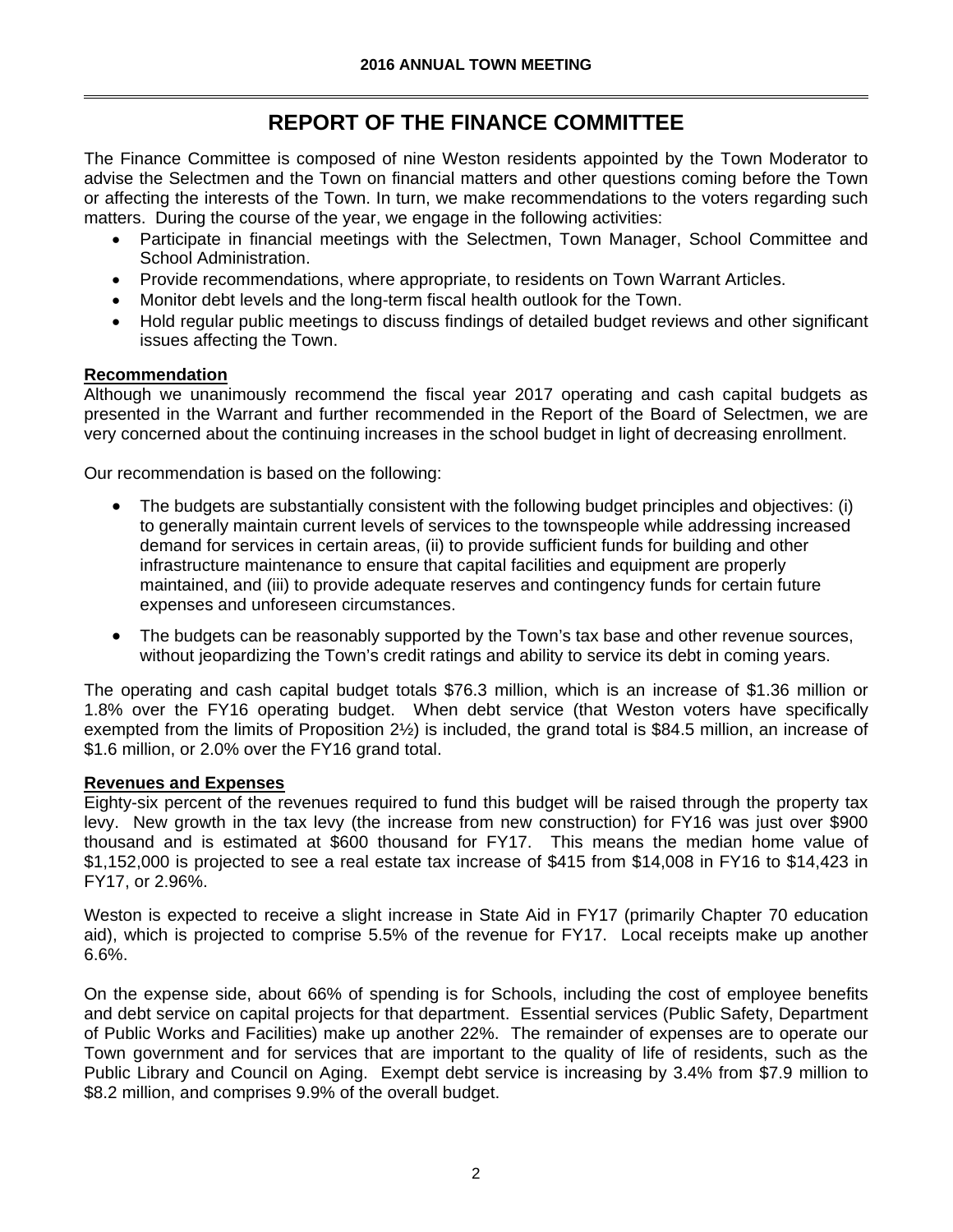#### **2016 ANNUAL TOWN MEETING**



The \$1.36 million budget increase has the following major components:

| <b>School Department</b>                | \$601,212   |
|-----------------------------------------|-------------|
| Group Health Insurance & Medicare       | 361,476     |
| Municipal Increases Above Level Service | 354,948     |
| <b>Middlesex Retirement System</b>      | 287,644     |
| Salaries (Municipal)                    | 168,491     |
| Facilities Improvement-Town Wide        | 176,097     |
| <b>Post Employment Benefits Reserve</b> | 45,592      |
| Fire Equipment                          | (210,000)   |
| All other Changes - Net                 | (421, 584)  |
| <b>Total increase FY16 to FY17</b>      | \$1,363,876 |

#### **Schools**

Weston has a longstanding tradition of supporting excellence in public education. However, we are troubled by the rate of growth of the School budget in recent years despite declining enrollment. In FY17, this budget is rising by over \$601,212 or 1.6% even though enrollment is projected to decline by 3%. We are concerned by the high level of administrative costs. Only 60% of the 412 school employees are in professional positions. The other 40% are classified as student support, administrators, other support, maintenance and drivers. We note that while we have a low student-teacher ratio it is not reflected in lower class sizes. In addition, the technology budget has increased 23% from FY14 to FY17 while enrollment dropped 9%. However, there is no plan to measure the benefit of this spending. As we have now for several years, we continue to recommend that the School Committee evaluate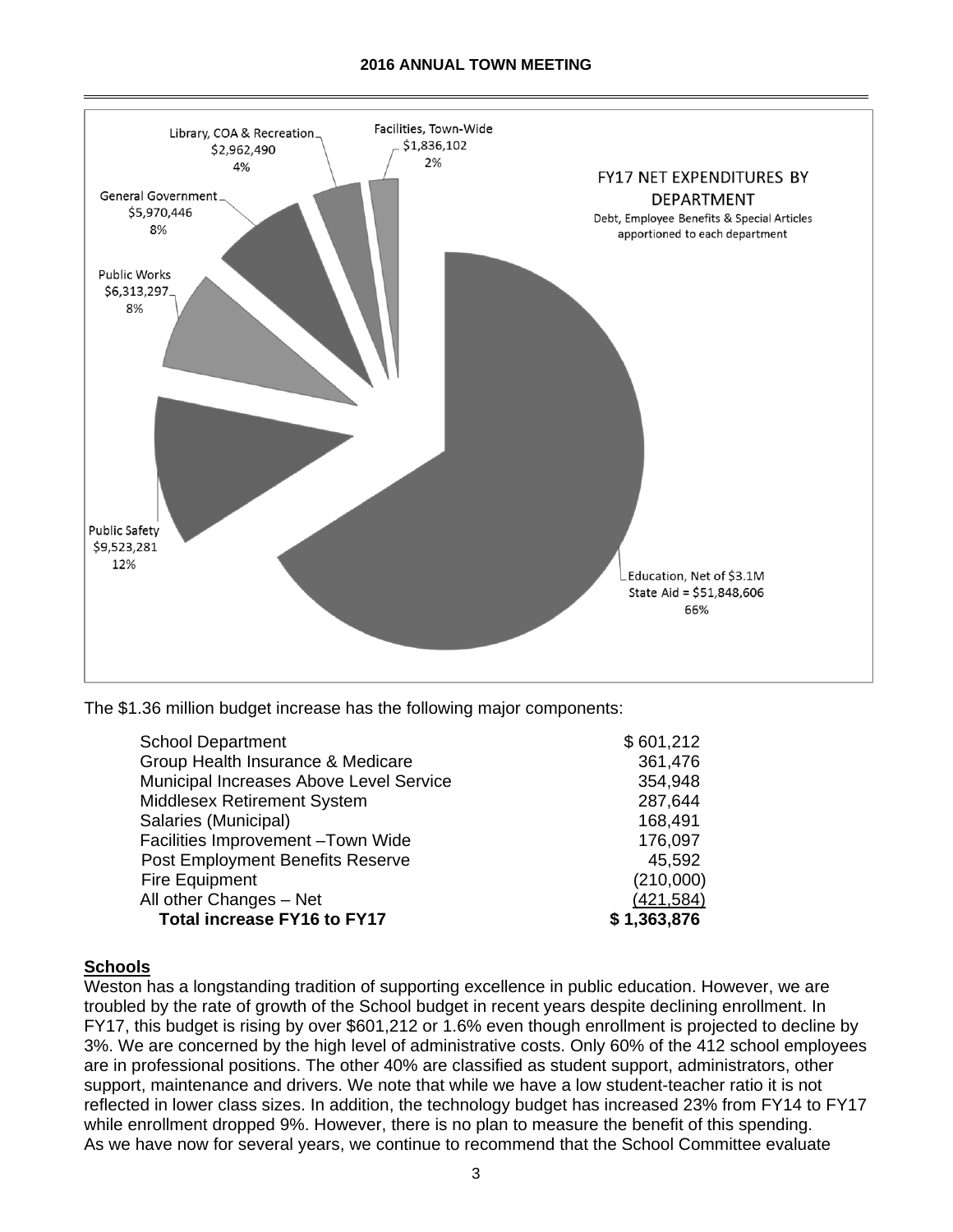areas of cost control and reduction. They should explore published figures from peer districts with regard to per pupil expenditures and class sizes in more detail to gain a better understanding of comparative performance and potential cost savings.

The graph below illustrates how the total cost of Education including related debt and benefits are rising despite a significant drop in enrollment and projected further declines in enrollment.



## Rising Cost of Education in Contrast to Declining Student Enrollment

## **Town Government**

This part of the budget includes Public Safety, Public Works, the Library, Council on Aging, and Town Hall departments as well as the health insurance costs for all employees including the School Department and the retirement costs for all employees except teachers. The Town budget is increasing by \$1,042,072 or 3.0%. This includes \$250,000 in anticipated electricity savings from the generation of solar energy from the new solar installation at the Town's closed landfill.

The three largest contributors to the increase were Health Insurance (\$351K), Retirement (\$288K) and Road Maintenance (\$250K). The increase for road maintenance is to recognize that the current level of funding is not sufficient. Between State funds and the Town budget, Weston is funding less than what is needed to keep the roads in reasonable condition. Future budget increases in this area may be recommended.

## **Healthcare Costs**

All Town and School employees belong to health insurance plans provided by the Massachusetts Group Insurance Commission. Previously, plan rate increases had stabilized. Last year's increase of 6.7% and the FY17 increase of \$351,476, or 3.6%, is higher than prior years. The GIC has raised premium rates in the most utilized plans in order to fund the higher level of claims.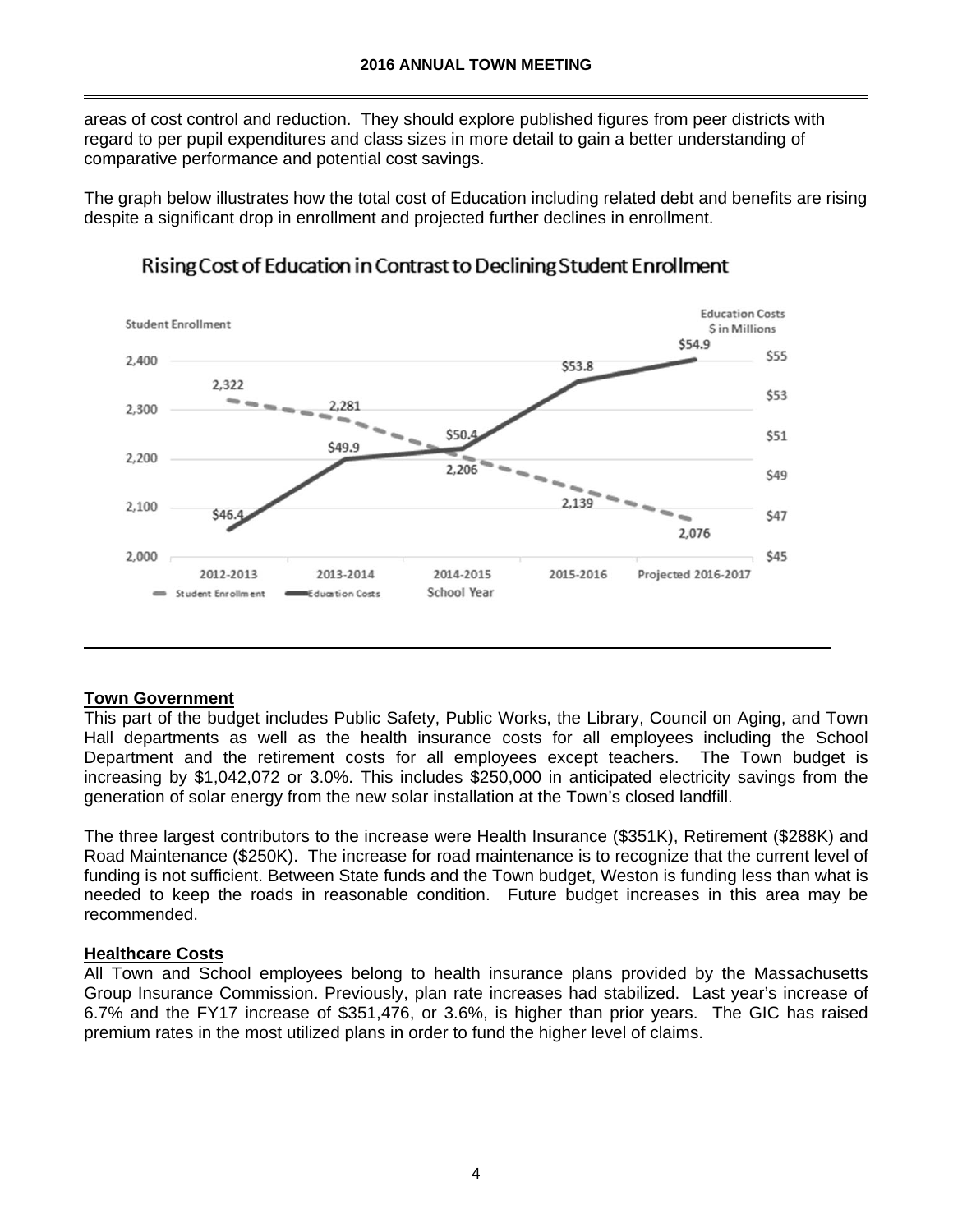## **Pension and Retiree Healthcare Costs**

Like all municipalities, Weston has significant pension and retiree health insurance liabilities. (The latter are called Other Post Employment Benefits, or "OPEB.")

As of January 1, 2014, an actuarial study determined that the Town's pension liability was underfunded by \$55.6 million. Massachusetts law recently extended the timeframe by which municipal pension plans must be fully funded. The Middlesex Retirement System, of which the Town is a part, has adopted a funding schedule that will provide for full amortization of the unfunded liability by 2035. The Town must pay annual assessments to Middlesex Retirement System to fulfill this obligation. The FY17 assessment is \$4.56 million.

With respect to OPEB, the Town currently pays for retiree healthcare costs each year as they come due. The town also prefunds future health care costs for current employees as well as partially prefunding amortized health care costs for current and prior employees that were not prefunded. With that said, the most recent actuarial study completed in Dec. 2015 estimated the Town's future liability to be \$75 million as of July 1, 2014, if the Town continues to fund on a Partial Pre-Funding basis. If Fully Pre-Funded, the liability is reduced to an estimated \$60 million. Unlike the pension liability, at present no law requires funding the OPEB liability, but the Selectmen and Finance Committee believe the prudent and responsible course is to fund this liability over time, rather than leaving it solely as a burden to future taxpayers. In addition, a new GASB standard will change how we need to calculate this liability in 2018. This year we recommend an additional contribution of \$1.65 million. As of December 31, 2015 the OPEB reserve balance was \$11.1 million.

## **Capital Spending, Debt Levels, and Credit Rating**

Since 1992 the Town has undertaken a number of capital projects totaling nearly \$170 million. This includes major renovations of the schools, construction of the new Field School, Library, Community Center, DPW, Police Station and an addition to the Town Hall. Outstanding debt against these projects (as well as a number of smaller projects), once fully bonded, which is estimated to be in FY18, will reach approximately \$91 million. See chart below.

It is expected that total debt service for FY17 will be \$8.2 million, with over \$6.3 million being principal payments, which represents an increase of 3% from FY16. The Town also opportunistically refinances the interest rate it pays on debt when appropriate and allowed by law. The Town benefits from very low interest rates, because of its Aaa bond rating and the current borrowing climate. For FY17, anticipated additional borrowing will be \$6 million which consists of \$2.0 million for the new Field School, \$1.3 million for the Police Station Construction, \$0.5 million for the Case Campus Master Plan, \$0.4 million for the Case Estates and the remainder would be Traffic, Drainage and Water projects. The Town's total outstanding debt is estimated to be \$85 million on June 30, 2016.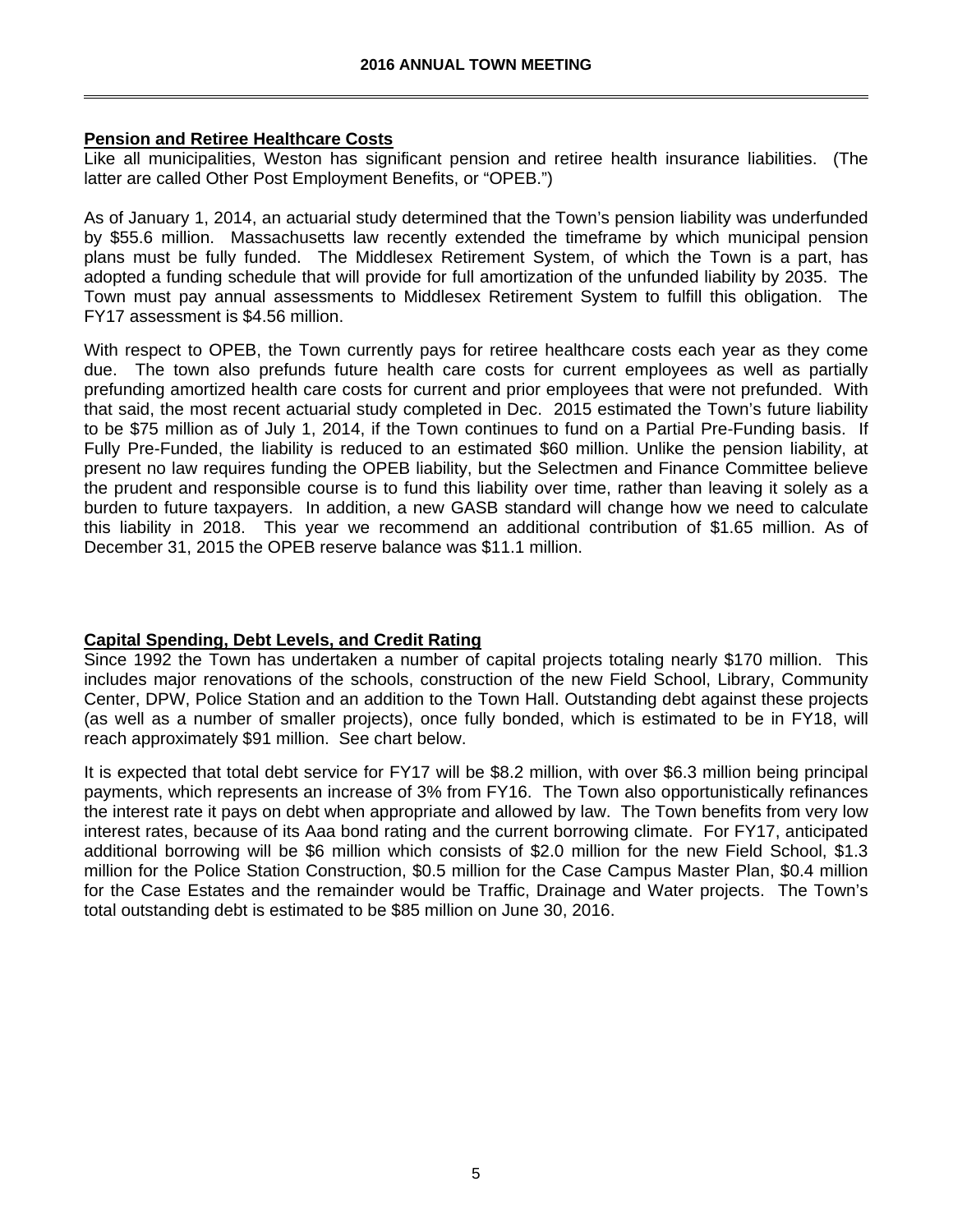# **Actual and Projected Total Debt – FY13 through FY32**

Assumptions:

- Includes fully bonded Field School, Police Station
- Includes Future Bonding of Case House and Proctor Field Construction in FY19
- Principal being paid down as scheduled



## *Note: Approximately \$10 million of outstanding debt serviced through enterprise funds (Water, Brook School Apartments) and Community Preservation.*

While we have issued an additional \$4.3 million of debt to fund a portion of the Field School, new Police Station, Case Campus Improvements and miscellaneous drainage and water projects in FY2016, the Town's ratio of debt service to operating revenue is not expected to exceed the 15% threshold that is desired for a Aaa-rated municipality. At its peak in fiscal year 2019, the debt service ratio is estimated to reach 11.2%.

On two other key measures relevant to our credit rating, our ratios are extremely favorable. Total outstanding debt represented only 1.45% of the Town's total assessed valuation in FY16, well below the 10% considered a warning indicator by credit rating organizations. And total outstanding debt as a percent of per capita income was 3.81%, also well below a 15% threshold considered a warning indicator by credit rating organizations.<sup>1</sup>

## **Reserves**

 $\overline{a}$ 

Over the past 11 years, total reserves have grown from \$0.6 million in FY05 to \$5.6 million as of FY16. In addition to that, \$11.1 million has been set aside to address our OPEB liability. On an ongoing basis, we monitor the Town's Reserve Policy in order to ensure that prudent levels of reserves are being maintained.

 $1$  The ratio of debt to household income is based upon the U.S. Census Bureau's 2014 household income for Weston of \$192,563.